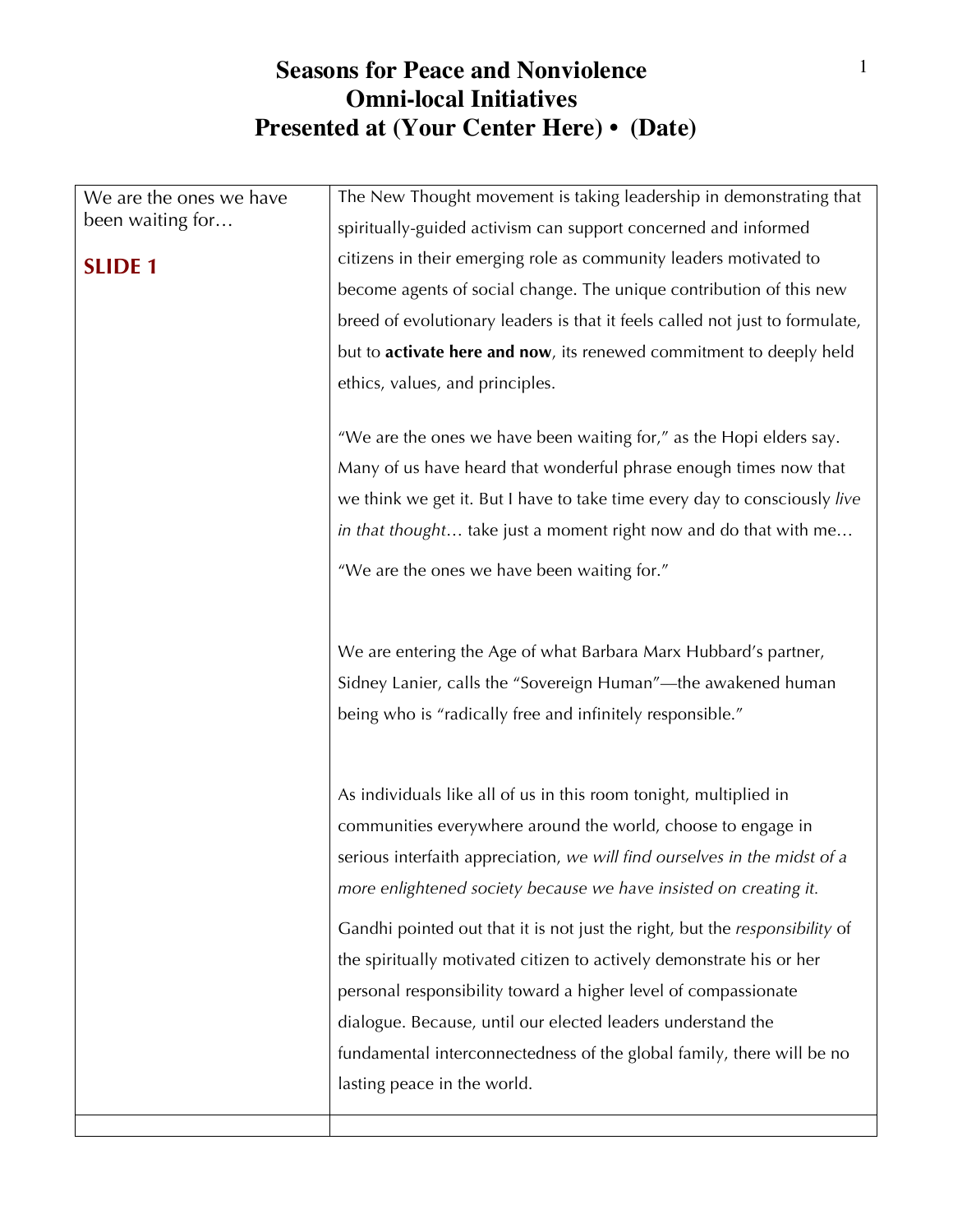| From Personal to Global<br>Spirituality | <b>Teasdale Quote</b>                                                                                                                                                                                                                                                                                                                                                                                                                                                                                                                                                                                                                                                                                                                                                                                                                                                                                                                                                                                                                                                         |
|-----------------------------------------|-------------------------------------------------------------------------------------------------------------------------------------------------------------------------------------------------------------------------------------------------------------------------------------------------------------------------------------------------------------------------------------------------------------------------------------------------------------------------------------------------------------------------------------------------------------------------------------------------------------------------------------------------------------------------------------------------------------------------------------------------------------------------------------------------------------------------------------------------------------------------------------------------------------------------------------------------------------------------------------------------------------------------------------------------------------------------------|
|                                         | "Humanity stands at a crossroads between horror and hope.                                                                                                                                                                                                                                                                                                                                                                                                                                                                                                                                                                                                                                                                                                                                                                                                                                                                                                                                                                                                                     |
| <b>SLIDE 2</b>                          | In choosing hope, we must seed a new consciousness, a radically fresh<br>approach to life drawing its inspiration from perennial spiritual<br>and moral insights, intuition and experience.                                                                                                                                                                                                                                                                                                                                                                                                                                                                                                                                                                                                                                                                                                                                                                                                                                                                                   |
|                                         | We call this new awareness Inter-spiritual, implying not the<br>homogenization of religion, but the recovering of the shared<br>mystic heart beating in the center of the world's deepest spiritual<br>traditions."                                                                                                                                                                                                                                                                                                                                                                                                                                                                                                                                                                                                                                                                                                                                                                                                                                                           |
|                                         | ~ Bro. Wayne Teasdale, from The Mystic Heart                                                                                                                                                                                                                                                                                                                                                                                                                                                                                                                                                                                                                                                                                                                                                                                                                                                                                                                                                                                                                                  |
|                                         |                                                                                                                                                                                                                                                                                                                                                                                                                                                                                                                                                                                                                                                                                                                                                                                                                                                                                                                                                                                                                                                                               |
| Breaking the Project of Peace           | Interfaith and Intercultural Understanding is a Big Idea                                                                                                                                                                                                                                                                                                                                                                                                                                                                                                                                                                                                                                                                                                                                                                                                                                                                                                                                                                                                                      |
| into bite-size parts                    | Metaphor: Balinese music                                                                                                                                                                                                                                                                                                                                                                                                                                                                                                                                                                                                                                                                                                                                                                                                                                                                                                                                                                                                                                                      |
|                                         | Beautiful music of Bali generated by a community of people. Each<br>person receives the assignment of only 2 notes that they play through<br>the course of the event  often throughout the entire night. Each<br>person only knows who they follow. They listen for that person's two<br>notes and when they hear them, they play their two notes. Beyond that<br>simple structure, there is only a director – someone who keeps time and<br>directs the volume of the music. Many elements are brought together<br>to create the whole. What is most interesting is that no one even knows<br>the whole song, AND beautiful music is created with only two notes.<br>What if we, in this community, were to organize our two notes and<br>another two notes and another two notes in such a way that we were<br>able to bring a unified voice to some of the issues facing humanity<br>today? As we commemorate the anniversary of September $11th$ , one of<br>these issues could be weaving peace among Christians, Muslims, and<br>Jews comprising the family of Abraham. |
| Omni Local IS Global                    | Abraham's footsteps, laid upon the earth some 4,000 years ago, re-                                                                                                                                                                                                                                                                                                                                                                                                                                                                                                                                                                                                                                                                                                                                                                                                                                                                                                                                                                                                            |
| <b>SLIDE 3</b>                          | inspires us to experience the <i>spirit</i> of Abraham. His values of faith,<br>hospitality, and respect remind us that no matter what divides us, that<br>which unites us is greater still.                                                                                                                                                                                                                                                                                                                                                                                                                                                                                                                                                                                                                                                                                                                                                                                                                                                                                  |
|                                         | In response to the query, "Mr. Campbell, the world is falling apart,<br>what can be done?" Joseph Campbell replied, "Go out and meet a<br>stranger. Learn their stories, their culture, their language. Understand<br>their humanity. Make a friend. That will save the world."                                                                                                                                                                                                                                                                                                                                                                                                                                                                                                                                                                                                                                                                                                                                                                                               |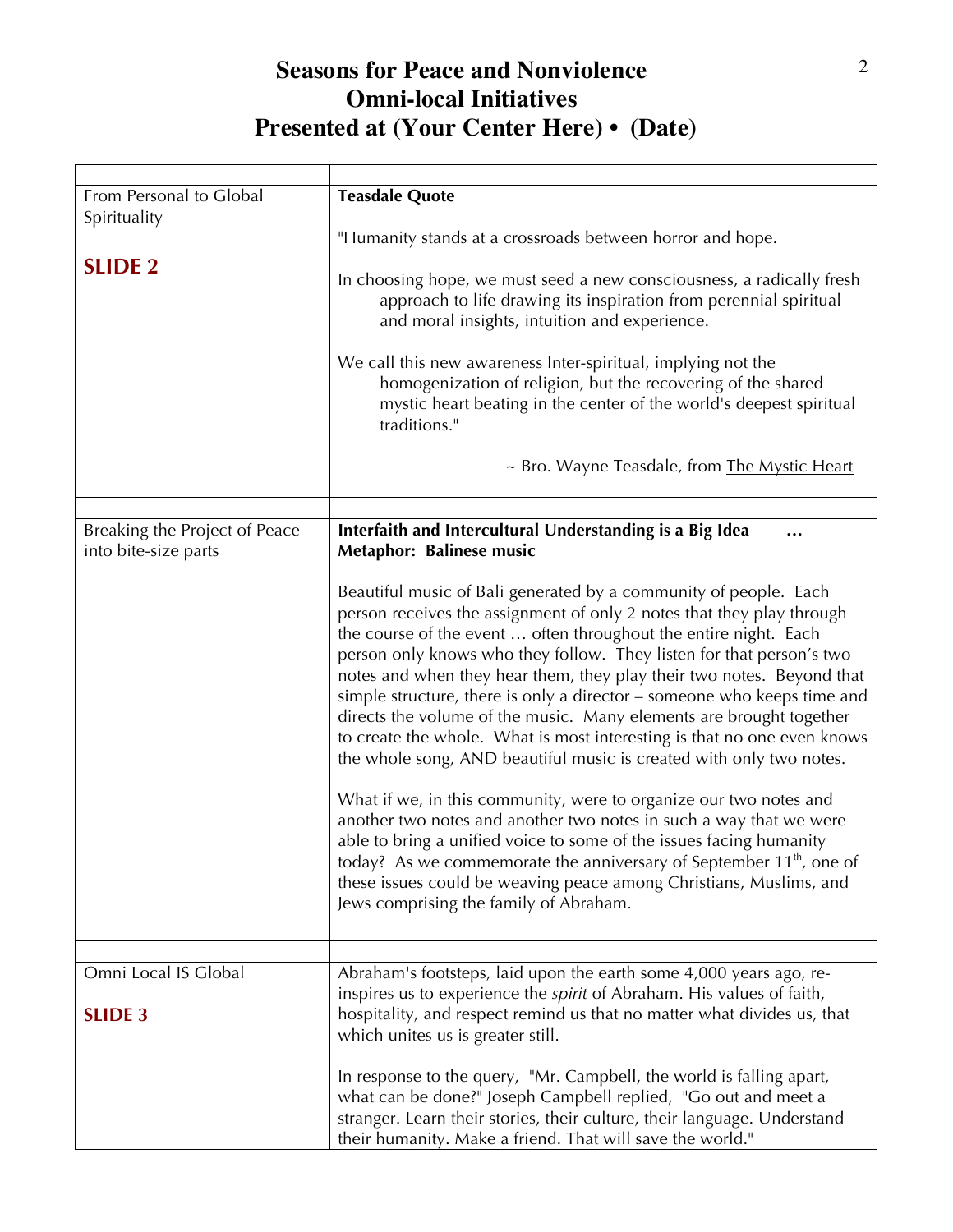|                                                                                                                                       | Might this be the very same answer we are seeking in our own<br>communities all across the planet? The "challenge" in the Middle East is<br>not exclusively confined to the Middle East nor is it impersonally<br>"global." Abraham's three billion descendents are scattered in every<br>community throughout the world. Omni-local IS global.                                                                                                                                                                                                                                                                 |
|---------------------------------------------------------------------------------------------------------------------------------------|-----------------------------------------------------------------------------------------------------------------------------------------------------------------------------------------------------------------------------------------------------------------------------------------------------------------------------------------------------------------------------------------------------------------------------------------------------------------------------------------------------------------------------------------------------------------------------------------------------------------|
| Abraham as a common spiritual<br>ancestor. Is there an                                                                                | <b>SLIDE 4</b>                                                                                                                                                                                                                                                                                                                                                                                                                                                                                                                                                                                                  |
| opportunity today to heal<br>ancient wounds among<br>Christian, Muslim and Jew<br>through our common<br>connection?                   | "Walking 'in Abraham's footsteps' we learn to value concretely the<br>demands of an authentically faithful attitude Aware of their own<br>inseparable ties with the ancient people of the Covenant, Christians<br>recognize Abraham as "Father in Faith" par excellence, and they are<br>happy to imitate his example by walking "in his footsteps."                                                                                                                                                                                                                                                            |
| <b>SLIDE 4-5-6</b>                                                                                                                    | Pope John Paul II                                                                                                                                                                                                                                                                                                                                                                                                                                                                                                                                                                                               |
|                                                                                                                                       | <b>SLIDE 5</b><br>"We quarrel, we agree, we are friendly, we are not<br>friendly, but we have no right to dictate, through<br>irresponsible action or narrow-mindedness, the future<br>of our children and their children's children."<br>King Hussein of Jordan<br><b>SLIDE 6</b><br>"Abraham is like a vast underground aquifer that stretches from<br>Mesopotamia to the Nile, from Jerusalem to Mecca, from Kandahar to<br>Kansas City. He's an ever-present, ever-flowing stream that represents<br>the basic desire all people have to form a union with God."<br>Bruce Feiler, Author, Walking the Bible |
| Call to Action                                                                                                                        |                                                                                                                                                                                                                                                                                                                                                                                                                                                                                                                                                                                                                 |
| What am I willing to give and<br>to give up so my children have<br>a more peaceful future?<br><b>Omni-local Awareness</b><br>Campaign | One of the clearestest emerging visions in New Thought these days is a<br>comprehensive education and awareness campaign centered on the<br>understanding of, and respect for the different faiths.  The Association<br>for Global New Thought, through its Season for Interfaith Intercultural<br>celebration, is stewarding this vision by providing resources for<br>community dialogue and 'Interfaith Walks' whereby "omni-local"<br>grassroots teams comprised of people from all faiths and cultures will<br>jointly create events and activities that exemplify new models for                          |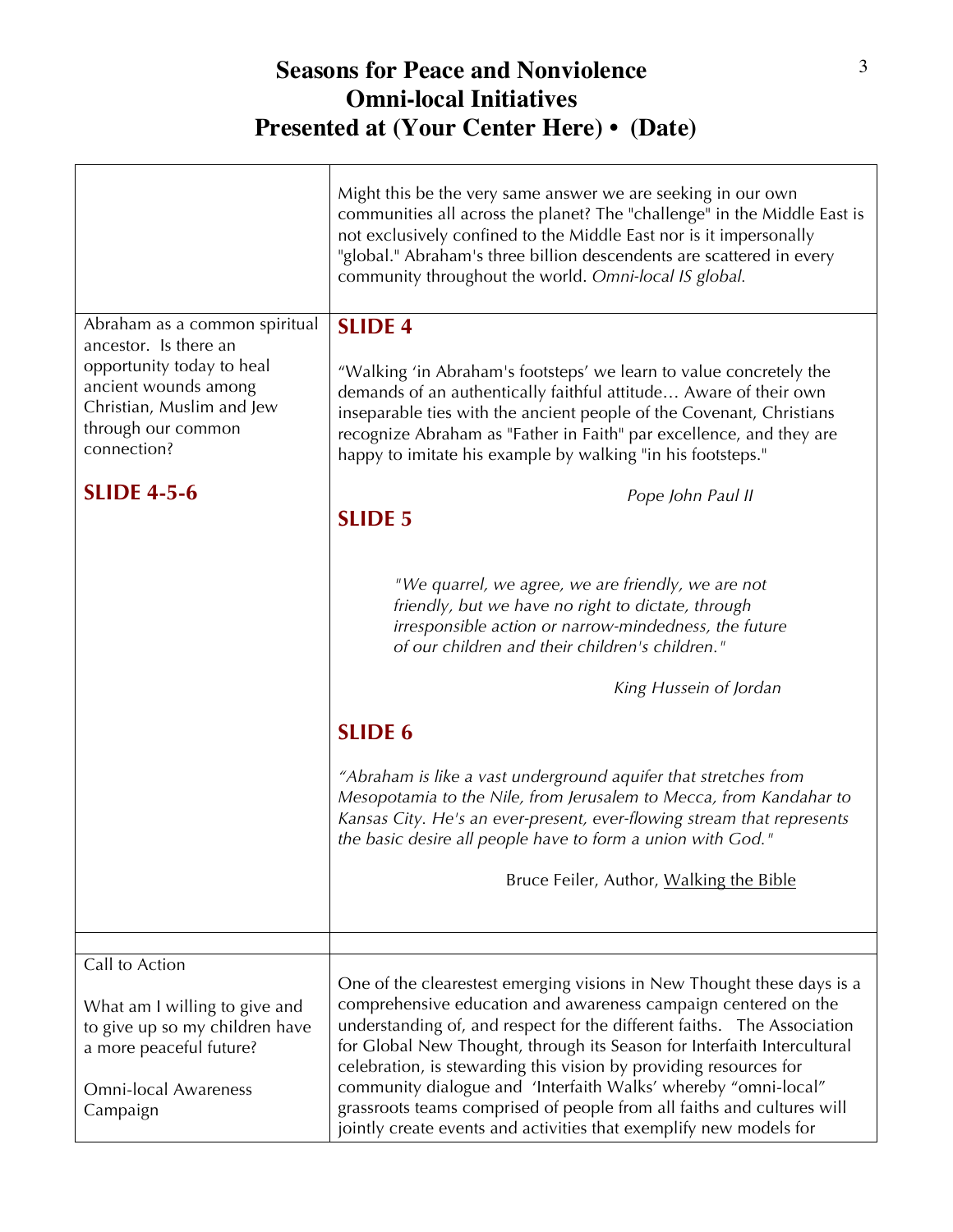| <b>SLIDE 7</b>                                  | appreciation, celebration, and reconciliation. Some have already, and<br>will continue to organize walks from churches to mosques to<br>synagogues, as part of their efforts. The local walks are undertaken in a<br>context of deep study and dialogue focused on the complex religious,<br>political, economic and humanitarian issues that underpin the<br>seemingly intractable strife embedded in the region, itself, as well as the<br>social tensions shared by 3 billion adherents of Abrahamic faith<br>worldwide.                                                                                                                                                                                                                                                       |
|-------------------------------------------------|-----------------------------------------------------------------------------------------------------------------------------------------------------------------------------------------------------------------------------------------------------------------------------------------------------------------------------------------------------------------------------------------------------------------------------------------------------------------------------------------------------------------------------------------------------------------------------------------------------------------------------------------------------------------------------------------------------------------------------------------------------------------------------------|
|                                                 | These days there are many groups dedicated to bringing peace in the<br>Holy Land. The omni-local dimension of the Interfaith Initiative seeks<br>to broaden the conceptual field of this endeavor by affirming not only<br>respect toward other ways of practice and devotion, but also<br>demonstrating the awakening toward oneness bursting through<br>individuals in all faith traditions. Many are familiar with the concept of<br>interfaith relationships; far fewer have been prepared for living in<br>spiritual unity - respecting the unique identity of the different faiths<br>while experiencing a deep sense of the common, ineffable ground<br>beyond all. Our dear friend, the late Brother Wayne Teasdale, was fond<br>of naming this notion, "interspiritual." |
|                                                 | Nowhere is this situation more apparent than in the Middle East. The<br>guidelines signaling interspiritual experience are emerging in "real-<br>time" as global citizens awaken to this sense of "mysticism reflected<br>outward" in their own individual being.                                                                                                                                                                                                                                                                                                                                                                                                                                                                                                                 |
| What stands to be gained?                       | An attitude of respect and humility is prerequisite to the vision, values,<br>ground rules, and intentions that guide and govern this process. While<br>it would be premature to say that the purpose of our interfaith activities<br>is conflict resolution, our intention is to come into deeper relationship<br>as a sacred family. As people of faith, we affirm that through prayer,<br>healing, forgiveness, compassion and understanding, the creation of a<br>shared vision is possible. However, we fear that this goal is beyond our<br>reach constrained to the context of politics and militarism.                                                                                                                                                                    |
| What questions are we asking?<br><b>SLIDE 8</b> | The omni-local interfaithfaith dialogue, itself, could provide a<br>foundation from which religious leaders and congregants can address<br>core questions, revealing a new story beneath the conflict that<br>continues to dismantle the respective lands, liberties, and lifestyles of<br>people regardless of their faith.                                                                                                                                                                                                                                                                                                                                                                                                                                                      |
|                                                 | The Interreligious Dialogue: Questions of Religious and Cultural<br><b>Identity</b>                                                                                                                                                                                                                                                                                                                                                                                                                                                                                                                                                                                                                                                                                               |
|                                                 | How do those of us whose social and moral choices are<br>1)                                                                                                                                                                                                                                                                                                                                                                                                                                                                                                                                                                                                                                                                                                                       |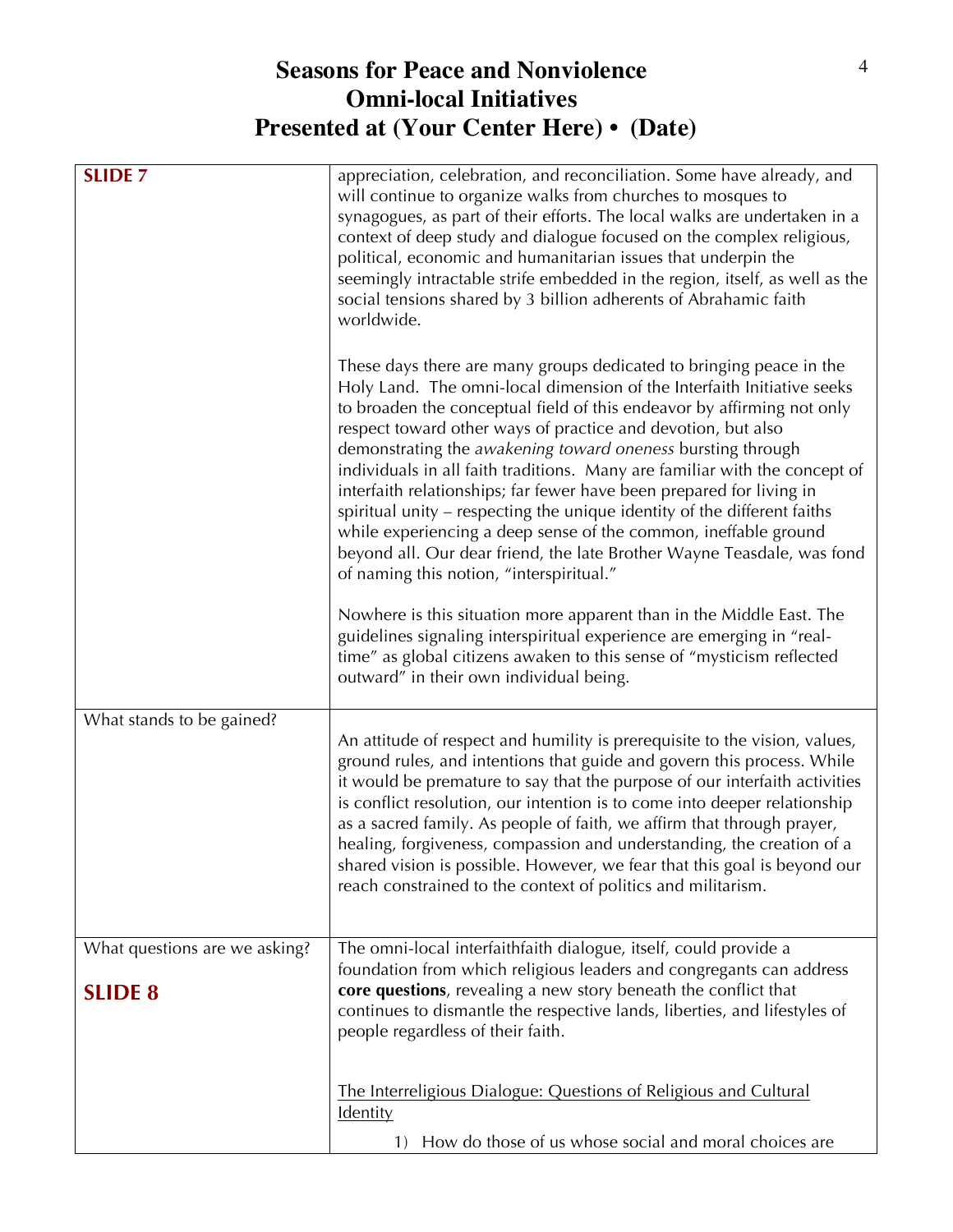|                        | How can we keep our shared personal values alive in<br>2)<br>conversations when we are speaking to the fears and<br>attachments of our religious and secular institutions?                                                                          |
|------------------------|-----------------------------------------------------------------------------------------------------------------------------------------------------------------------------------------------------------------------------------------------------|
|                        | How can religious institutions and secular leadership<br>3)<br>interact more productively to reduce violence and promote<br>human rights and economic equity?                                                                                       |
|                        | How can the <i>spiritual</i> wisdom of the great Abrahamic<br>4)<br>religions be made available to their counterparts, while<br>continuing to be engaged in the legitimate pragmatic<br>concerns of all human beings in the region?                 |
|                        | 5) What is the role of western and global communities, both<br>within and outside the Abrahamic traditions, in promoting<br>productive views that support reconciliation and healing<br>outside the region with regard to these faith-based issues? |
|                        | How can a higher level of dialogue be encouraged among<br>6)<br>religious and interreligious organizations, and political and<br>military bodies?                                                                                                   |
| Questions              | What factors do we already know, and what are those we<br>1)                                                                                                                                                                                        |
| <b>SLIDE 9</b>         | can imagine, that can transform the devastating<br>psychological and spiritual aftermaths of wars and violence<br>into reconciliation and forgiveness?                                                                                              |
|                        | How do we become people of peace / of nonviolence?<br>2)                                                                                                                                                                                            |
|                        | How do we transform the negative within?<br>3)                                                                                                                                                                                                      |
|                        |                                                                                                                                                                                                                                                     |
| How Do We Participate? | In local communities – walks from Mosques, to Synagogues, to<br>Churches                                                                                                                                                                            |
| <b>SLIDE 10</b>        | Holding events and conversations on Abraham as a unifying figure                                                                                                                                                                                    |
|                        | Forming sister city relationships with communities along the Path                                                                                                                                                                                   |
|                        | We, Muslims, Christians, and Jews,                                                                                                                                                                                                                  |
| Prayer                 | children of Abraham from around the world,                                                                                                                                                                                                          |
| <b>SLIDE 11</b>        | together with friends of other faiths,                                                                                                                                                                                                              |
|                        | invite you to hold a heartfelt prayer for the emergence of reconciliation<br>in the Middle East and communities worldwide, following in the<br>footsteps of our common forefather Abraham                                                           |